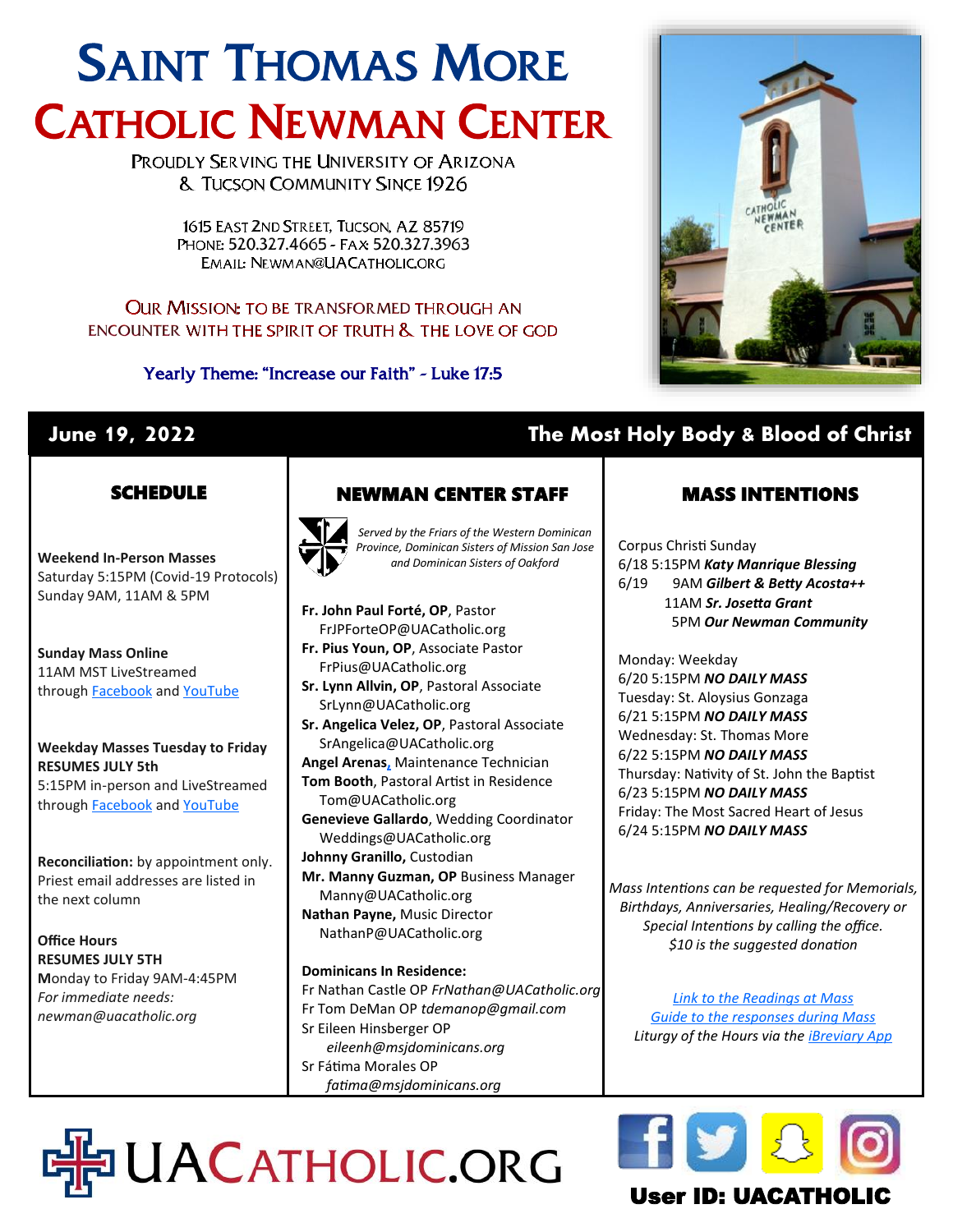# *Fr. John Paul's Spiritual Brew*

U nless you eat my flesh and drink my blood you will have no life in me". A powerful statement from this Sunday's Gospel. Corpus Christi - the feast of the Body and Blood of Christ!

 As the Spirit of the Lord continues to shower down upon each of us.. so, does the call to be united and fed "in Christ".

 How appropriate it is that the call for unity comes from Christ, who is the redeemer, and feeder of our souls! Christ is our way, truth, and life.... the Word spoken, and offered as "balm" for all - that separates us from one another.

 In today's Gospel, Jesus invites his followers to "participate" by realizing that they are truly receiving him into their very selves.. And, that this is what transforms, feeds, and heals.... This is the "nourishment" for the mission of being a disciple.... It allows us be attentive to the personal needs of our community, to serve Christ's message by being hospitable and feeding others, and, "calls us" to continue to share this grace filled 'encounter' as 'food' which changes hearts and minds.

 God invites us to listen to this call to serve, and to stir it into the living of our daily lives. We have so many fears that can rattle the cages of our personal, global, and spiritual security. How might we better ground ourselves in the promise of God to "be with us always"... and to accompany us into the places and spiritual landscapes - that we fear to trod? It is through constant practice and prayerful courage that we continue forward to feed others.

 On this Corpus Christi Sunday may we have the courage to come to the Eucharistic Table and receive what Christ wishes to offer us... The gift of his very self! It is his body broken and given to the world as food for our living.... It is his blood poured out for the salvation of the world. It is the gift of God's love that brings life, and direction to the deflated, and purpose to the aimless...

 May God's Spirit continue to blow across ALL of our worries and fears.... of Wars in the Ukraine and Russia, Shootings, Lingering Covid pockets, Racial Injustice, the day's heat, and our soul's questions towards seeking truth . May we be fed deeply, and feed others with care. Oh Lord Increase our Faith. Amen!

 We also celebrate Father's Day... May the grace of the Holy Spirit surround all Dads, Grandads, and Father-figures in our lives. May they experience the Spirit of Truth and the Love of God in their lives, and be protected as they care for all of us! Amen!

 We offer special prayers of welcome and for a peaceful transition back for Fr. Emmanuel Taylor to us in Tucson. Fr. Emmanuel was here for 2018 to 2020 as associate pastor, and will return on July 1st.

#### **SUMMER HELP NEEDED AT MASSES**

We are always in need of additional liturgical ministers, moreso during the summer months when many students and resident community members are out of town. To sign up, please contact Sr. Lynn srlynn@uacatholic.org for the steps to get started. We need more Sacristans, Lectors, Eucharistic Ministers, Ushers, LiveStream Team Members. Thanks for your consideration in serving.

#### **SUMMER WEEKDAY CLOSURES**

June 6th to June 10th Monday to Friday to allow for staff travel, religious congregation & province meetings and facility repairs

#### **NEWMAN BOOK CLUB**

Meets monthly via Zoom Next Book: Love in the Ruins by Walker Percy Tuesday, June 28th at 7PM Contact Kelly for login info or to get a copy of the book: kellyklovesbooks@gmail.com View previous titles discussed by the Book Club [here](https://www.goodreads.com/group/bookshelf/1128855-newman-book-club?order=d&per_page=30&shelf=read&sort=date_added&view=main)

#### **YOUNG ADULT COMMUNITY**

Small groups are going this summer for young adults ages 22 to 35. The group meets on Thursdays at 6:30PM downstairs in Bishop Green Hall. To get connected, email Kim & Lauren at YoungAdultLeaders@uacatholic.org or fill out [this form](https://docs.google.com/forms/d/e/1FAIpQLSevA_xqqbs5QDDzXLRCyV7jBXYreBKAYDq8RMziPX8UqC2ImA/viewform)

We acknowledge the People of the Land who have dwelt here since time immemorial and continue to live in this place today: Tohono O'odham, Sobaipuri O'odham, Pascua Yaqui and other Native Americans. We give thanks for the original stewards of this land, our ancestors, our elders and all Indigenous People.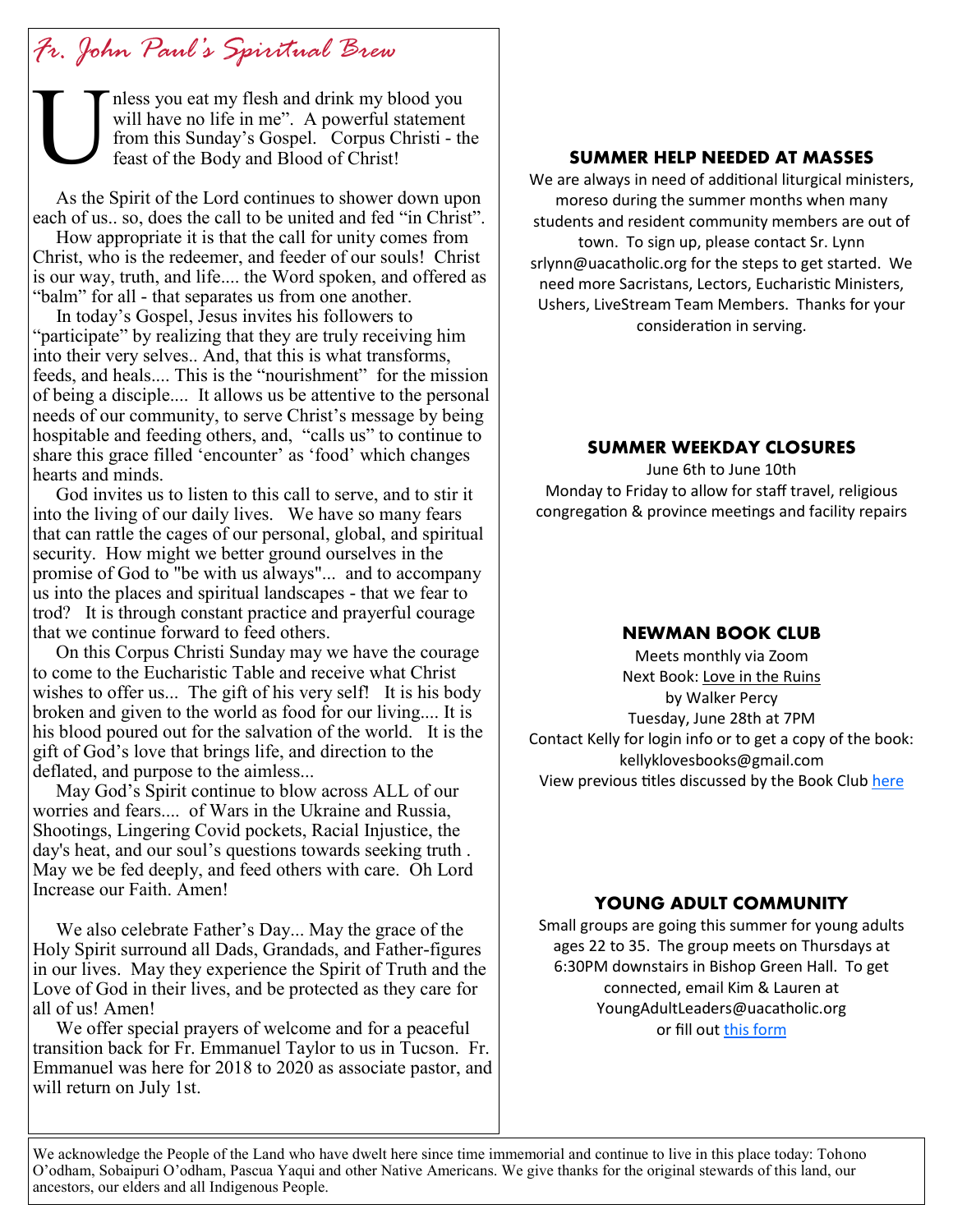#### **GATHER THE PEOPLE; BREAK THE BREAD; TELL THE STORY.**

Our Newman Community lost a good, good man on Monday, June 6th . Fr. Robert Burns, O.P. was also a priest, professor, world-renowned author, with a PhD in religious studies. This good man touched so many lives. How? He had magical twinkle in his eye and a gentle voice and manner, a Midwestern gentleman.

Before he retired from the University of Arizona, Fr. Bob juggled teaching and priestly duties, usually at the early Sunday morning mass. Dennis, the Sacristan, would engage him in Dallas Cowboys' statistics and records. Fr. Bob held his own in those discussions, but many know he was a Chicago White Sox fan. Baseball was a favorite of his. Stacy, another Sacristan, was weighing her science professional career and Fr. Bob was always supportive of her options. Before, during and after Mass, he would do his own outreach with community members who had been former students, who had been married or baptized by him, or who just caught his attention. His homilies usually referred to family and his own Catholic School experiences—do pets go to heaven? Not a big fan of technology, Fr. Bob would have to be reminded and then assisted with the microphone clipped onto his vestments before Mass. At critical times during the semester, Fr. Bob would have to rush off to "grade exams." His thoroughness always created lengthy exams which he insisted on grading himself. He told stories of unruly athletes who thought there were ways to get around rules and then discovered he was not only "Dr. Burns" but also "Fr. Burns."



After retirement, Fr. Bob's adopted family members would drive him to Mass.

He would enter through the back door--his presence among us was holy. After Mass, he would join Fr. Tom's Cafe and then go to breakfast with friends. No one was a stranger to Fr. Bob—he had a big following, not like a social media following, but a well-earned family, friends, former students and colleagues group who had been deeply touched by his words and deeds and presence among us.

". . .I know My sheep and My sheep know Me. . . ." (John 10:14) COMING SOON, TELL YOUR STORY!